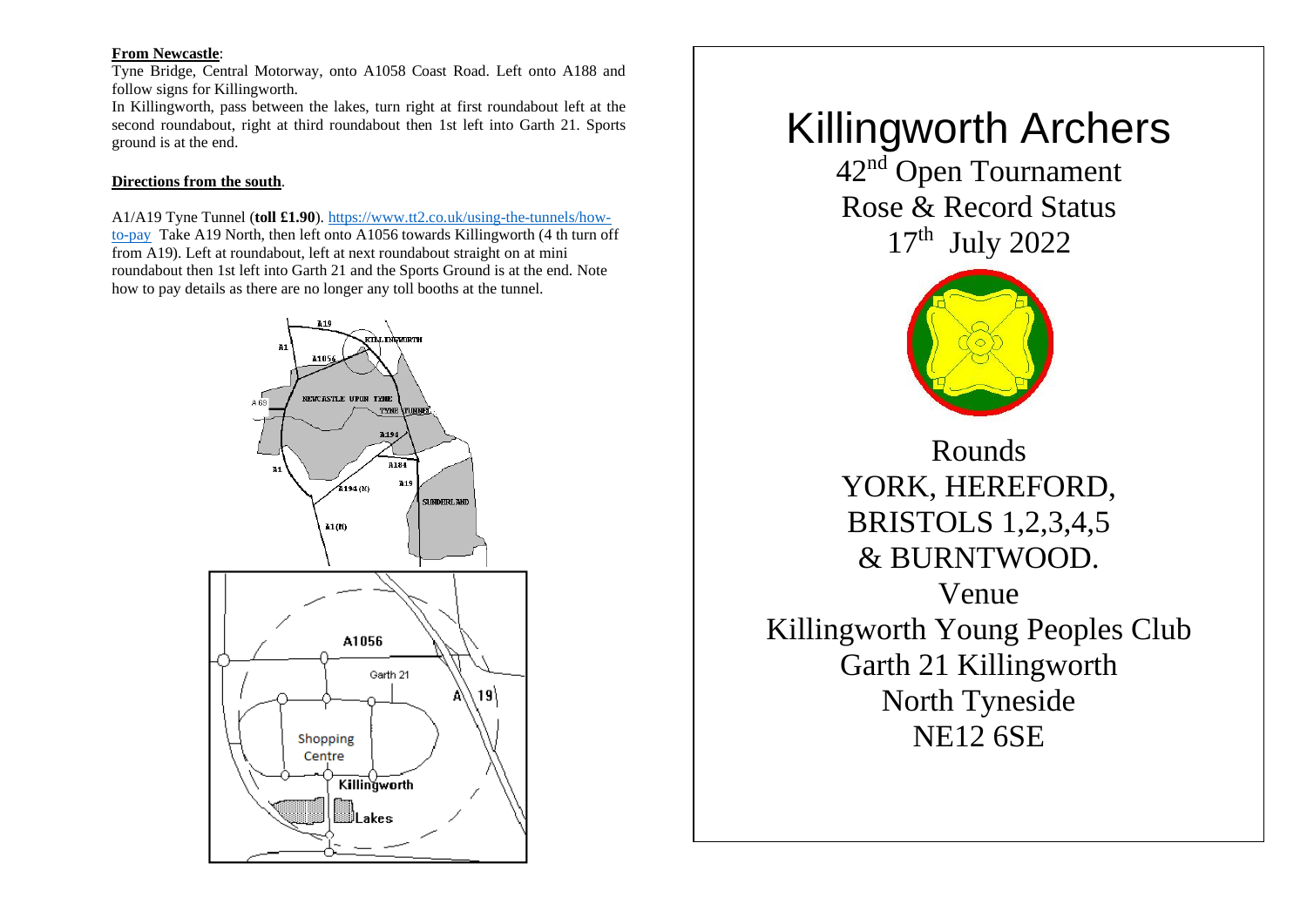# **TROPHIES & AWARDS.**

| Ladies Recurve. (Ladies shooting Hereford)     |                 |
|------------------------------------------------|-----------------|
| Highest score                                  | Salver & medal  |
| 2nd score                                      | Medal           |
| Highest 2nd. class                             | Shield & medal  |
| <b>Gentlemen Recurve.</b> (Gent shooting York) |                 |
| Highest score                                  | Cup & medal     |
| 2nd. score                                     | Medal           |
| Highest 2nd. class                             | Shield & medal  |
| Club team (2 ladies & 2 gents) recurve         | Trophy & medals |
| <b>Compound and Longbow.</b>                   |                 |
| Highest score Lady (shooting Hereford)         | Trophy & medal. |
| Highest score Gentleman (shooting York)        | Trophy & medal. |

other awards according to entries Sealed score prizes according to entries.

phy & medal.

# **Awards for archers shooting Burntwood according to entry,**

**Juniors** To be eligible for trophies, Juniors must shoot the relevant round (or longer) for their age, please ensure correct round is specified on entry.

| (a. .aya.) .o. o a.ya, prodoo aodo coouoo op.coou |                |
|---------------------------------------------------|----------------|
| 1st Girl Recurve                                  | Trophy & medal |
| 1st Boy Recurve                                   | Trophy & medal |
| Other categories/awards according to entries.     |                |
| .                                                 |                |

# **Any Archer**

Best Gold at longest distance, 1<sup>st</sup> end Trophy & medal<br>Best Gold at third distance, 1<sup>st</sup> end Trophy & medal Best Gold at third distance, 1<sup>st</sup> end

#### . **………………………………………………………………………………… KILLINGWORTH ARCHERS 42nd OPEN TOURNAMENT SUNDAY 17th JULY 2022.**

NAME ......................................................... AGB NUMBER………….

CLUB. ..................................................................................................

ADDRESS...............................................................................................

Post Code………………………. Phone no ………………

E-mail address……………………………………….

CLASSIFICATION (senior recurve archers only) ...................................

ROUND ................................................................

Please delete as required SENIOR / JUNIOR, RECURVE / COMPOUND /LONGBOW/ BAREBOW / VIP WHEELCHAIR / STOOL STAY ON LINE YES / NO

If junior date of birth...................................................................

Parents signature consenting to drug testing if requested of a junior

archer, ............................................................Date...............................

# **LADY PARAMOUNT**: Dianne Gibson

**JUDGES**, Sharon Tideswell, & George McMillan and Lynn Nicholson. **ROUNDS:** York, Hereford, Bristol's 1,2,3,4,5 & Burntwood.

**AGB rules of shooting apply, including dress rules.**

Only associated members of AGB may shoot, AGB cards will be requested. Members awaiting AGB cards please contact organiser. **Inspection followed by SIGHTERS** 09.30 am.

**ENTRY FEE** £7 seniors £4 juniors.

**Closing Date 10th. July 2022.** Late entries will only be accepted if space permits. There are no provisions for crossbows.

# **Record Status. Drug testing.**

This is a record status shoot. Record status shoots will be liable for drug testing and competitors approached to give samples must comply; if they refuse that refusal will be treated as a positive result.

**Refreshments Drinks** and sandwiches available all day

Killingworth Young Peoples Club and Killingworth Archers cannot accept responsibility for any loss or damage, howsoever caused, to vehicles, equipment and any other property whilst on the premises and field.

In accordance with AGB Child & Vulnerable Adult Protection policy anyone wishing to use camera or video equipment please notify the organiser before the event and sign the registration form available on the day.

When you enter competitions, the following information may be collected and shared with tournament organisers, scoring systems and other competitors for example target lists and results may be published: First Name, Surname, Gender, bow style, Date of Birth / Age category, Email, Address, Phone number, Club (and ID), County (and ID), Region (and ID), Round (unless defined by age), Disabled (Y/N), Disability info

# **ENTRIES WILL ONLY BE ACCEPTED BY EITHER**

**Post to Mrs. K Hall, 1 Northumberland Villas, Wallsend NE28 6QA**.

With cheques payable to Killingworth Archers. Or

**send email entry form to "killingworth.tournaments@gmail.com"**

payment to be made by bank transfer stating the name(s) of entrant(s), bank details will be sent on receipt of entry.

# **Target list and results will be available on club and DNAA websites.**